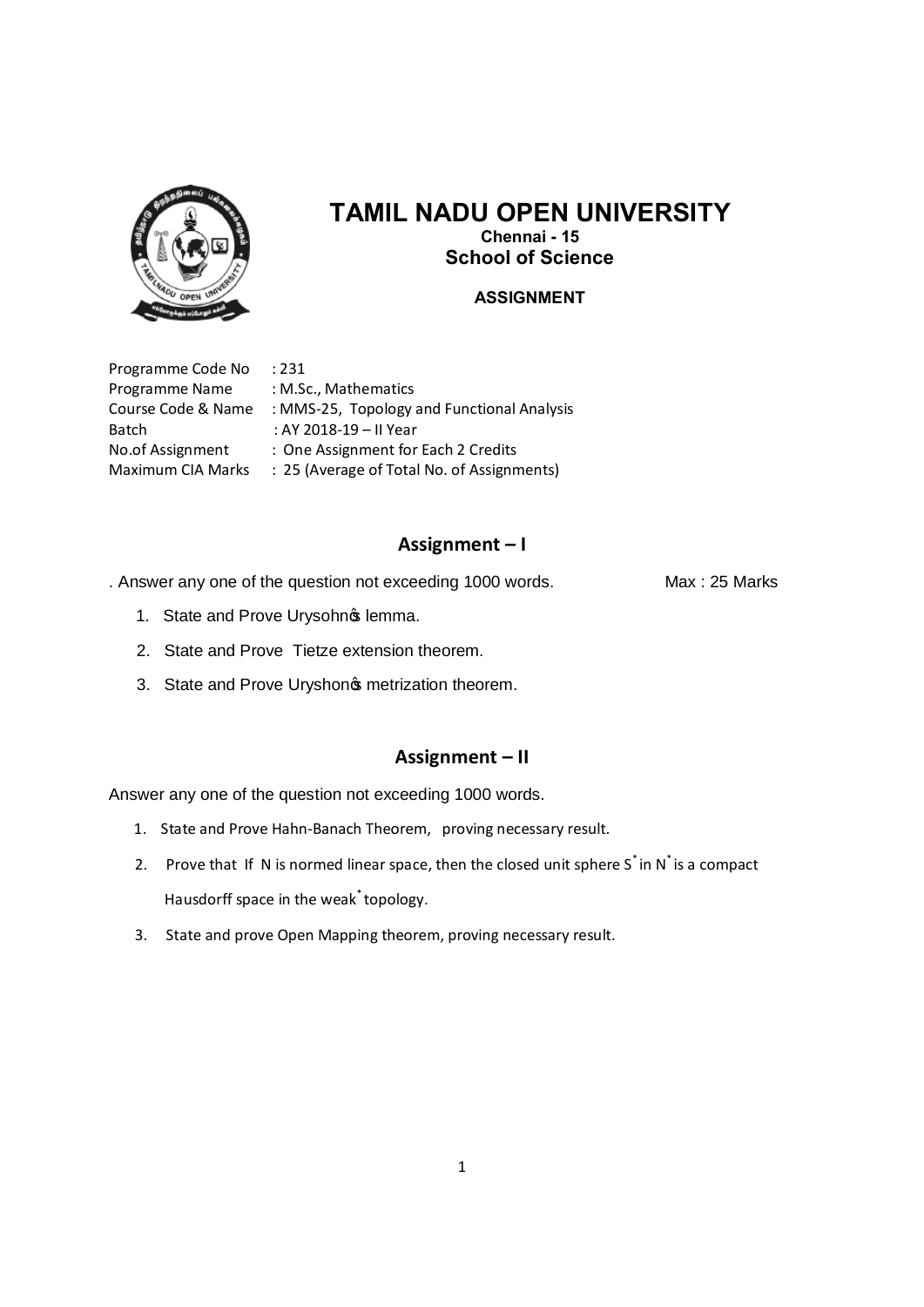## **Assignment – III**

Answer any one of the question not exceeding 1000 words.

- 1. State and prove Closed Graph theorem, proving necessary result.
- 2. State and prove Bessel's inequality.
- 3. If  ${e_i}$  is an orthonormal set in a Hilbert space H and x is an arbitrary vector in H, then prove that

 $[x - \sum (x, e_i)e_i] \perp e_i$  for each j.

#### **Assignment – IV**

- 1. Let H be a Hilbert space and let  ${e_i}$  be an orthonormal set in H. Then the following conditions are equivalent to one another
	- (i)  ${e_i}$  is complete.
	- (ii)  $x \perp e_i \forall i$  implies  $x = 0$ .
	- (iii) If x is an arbitrary vector in H, then  $x = \sum (x, e_i)e_i$ .
	- (iv) If x is an arbitrary vector in H, then  $||x||^2 = \sum |(x, e_i)|^2$ .
- 2. State and prove Riesz Representation Theorem.
- 3. If T is a positive operator on a Hilbert space H, then prove that  $I + T$  is non-singular.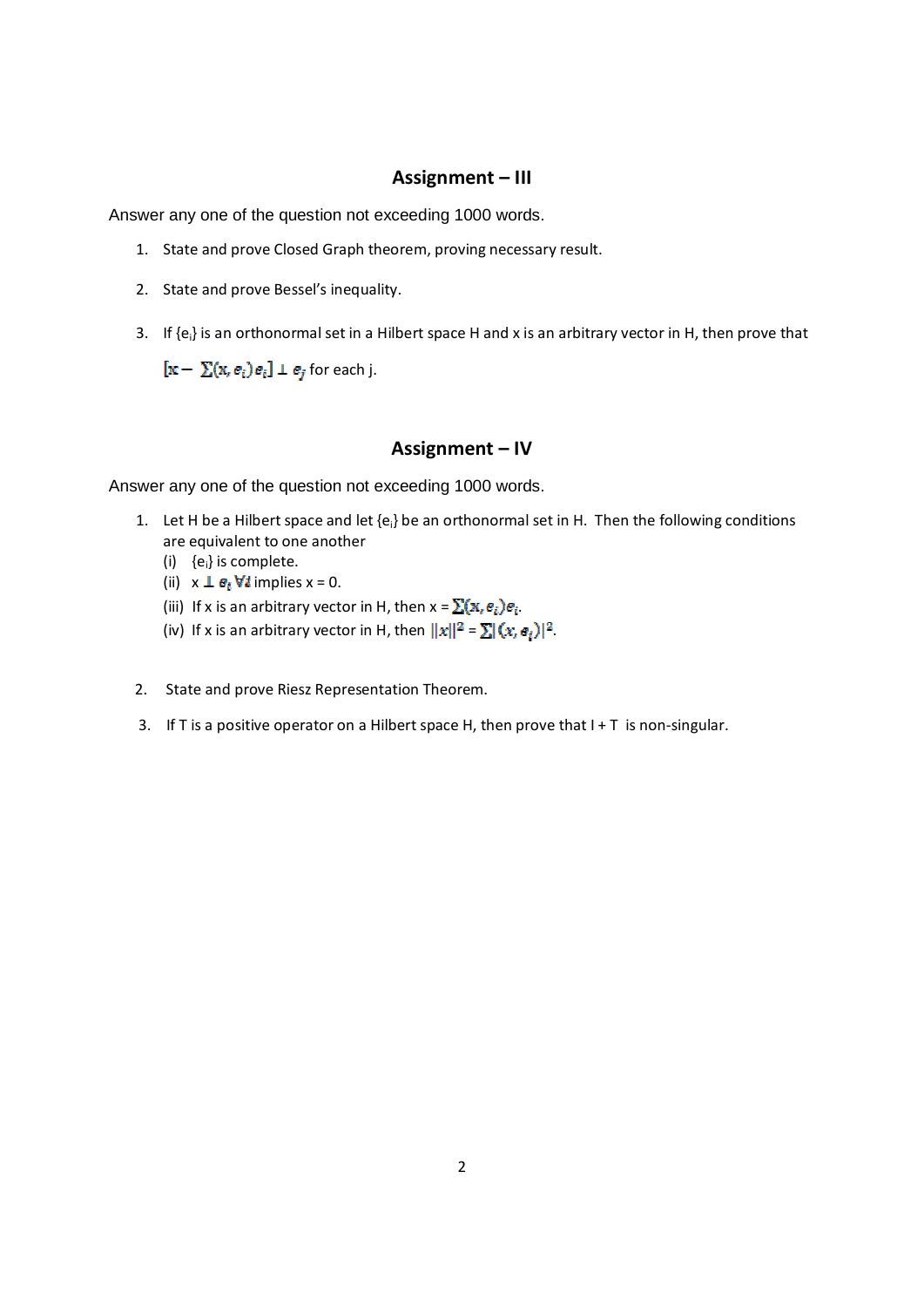

# **TAMIL NADU OPEN UNIVERSITY Chennai - 15**

**School of Science**

#### **ASSIGNMENT**

Programme Code No : 231 Programme Name : M.Sc., Mathematics Batch : AY 2018-19 – II year

Course Code & Name : MMS-26, Operation Research No.of Assignment : One Assignment for Each 2 Credits Maximum CIA Marks : 25 (Average of Total No. of Assignments)

### **Assignment – I**

Answer any one of the question not exceeding 1000 words.

- 1. Use Simplex method to solve the following L.P.P. Maximize  $Z = 7x_1 + 5x_2$  subject to the constraints  $x_1 + 2x_2 \leq 6$ ,  $4x_1 + 3x_2 \leq 12$ ,  $x_1, x_2 \geq 0$
- 2. Use two-phase simplex method to minimize  $Z = \frac{15}{3}x_1 3x_2$ Subject to the constraints  $3x_1 - x_2 - x_3 \ge 3$ ,  $x_1 - x_2 - x_3 \ge 2$ ,  $x_1, x_2, x_3 \ge 0$ .
- 3. Use dual simplex method to solve the L.P.P. Minimize  $Z = x_1 + 2x_2 + 3x_3$  subject to the constraints  $x_1 - x_2 + x_3 \ge 4$ ,  $x_1 + x_2 + 2x_3 \le 8$ ,  $x_2 - x_3 \ge 2$ ,  $x_1, x_2, x_3 \ge 0$ .

### **Assignment – II**

- 1. Illustrate interior point algorithm.
- 2. Apply minimum Spanning Tree algorithm to obtain solution to the Seervada Park problem.
- 3. Explain the Augmenting Path Algorithm to the Seervada Park problem.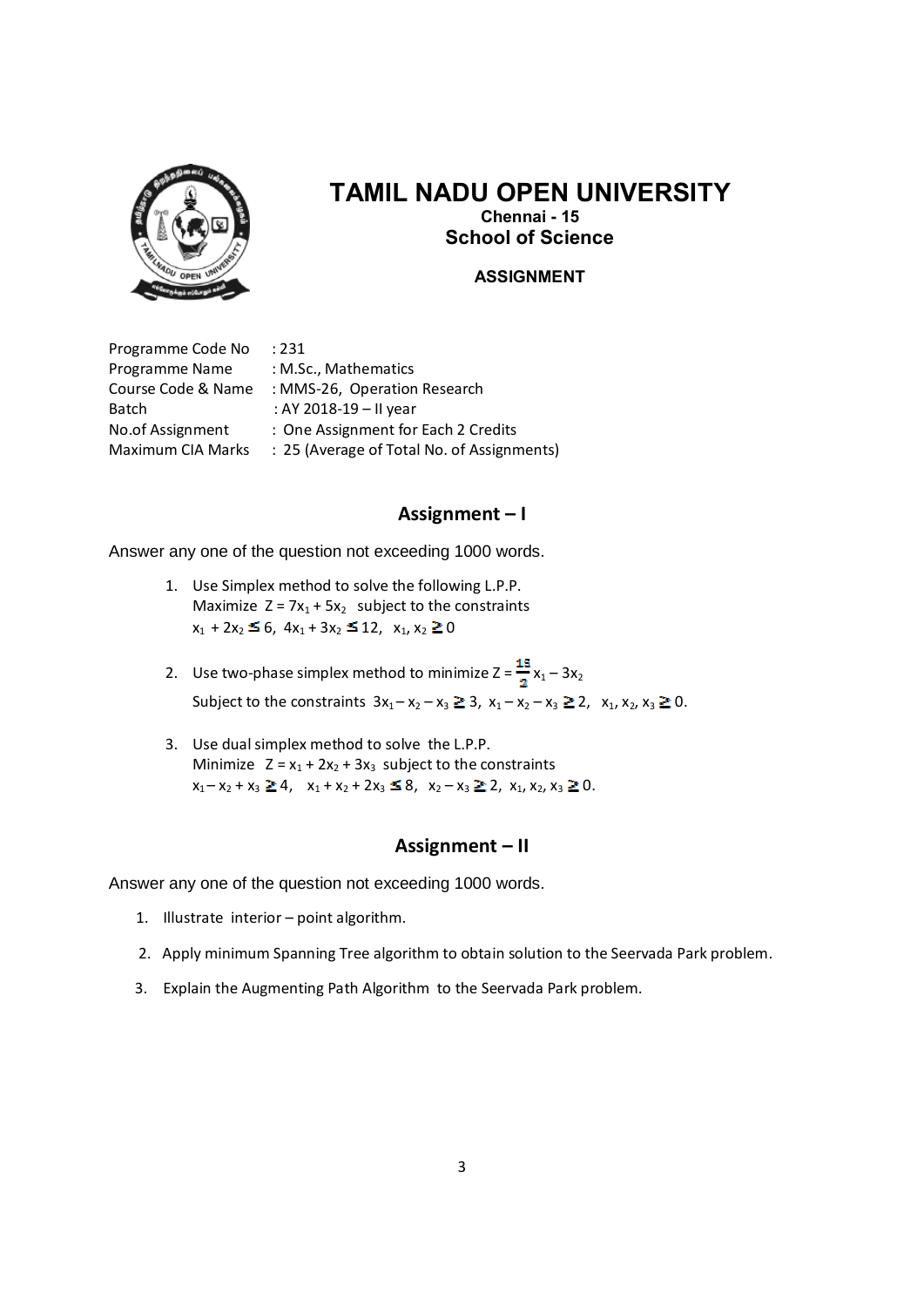#### **Assignment – III**

Answer any one of the question not exceeding 1000 words.

1. Solve the following 3 x 3 game by linear programming



- 2. Find the optimum integer solution to the following all I.P.P. Maximize  $Z = x_1 + 2x_2$ Subject to the constraints  $x_1 + x_2 \le 7$ ,  $2x_1 \le 11$ ,  $2x_2 \le 7$ ,  $x_1, x_2 \ge 0$  and are integers.
- 3. Use Branch-and Bound technique to solve the following I.P.P.

Maximize  $Z = 7x_1 + 9x_2$ 

Subject to the constraints

 $-x_1 + 3 x_2 \le 6$ ,  $7 x_1 + x_2 \le 35$ ,  $0 \le x_1, x_2 \le 7$ ,  $x_1, x_2$  are integers.

#### **Assignment – IV**

- 1. Explain Pure Birth and Death Model.
- 2. Explain Specialized Poisson Queues M/A/1 Queue.
- 3. Write a note on Separable Convex Programming.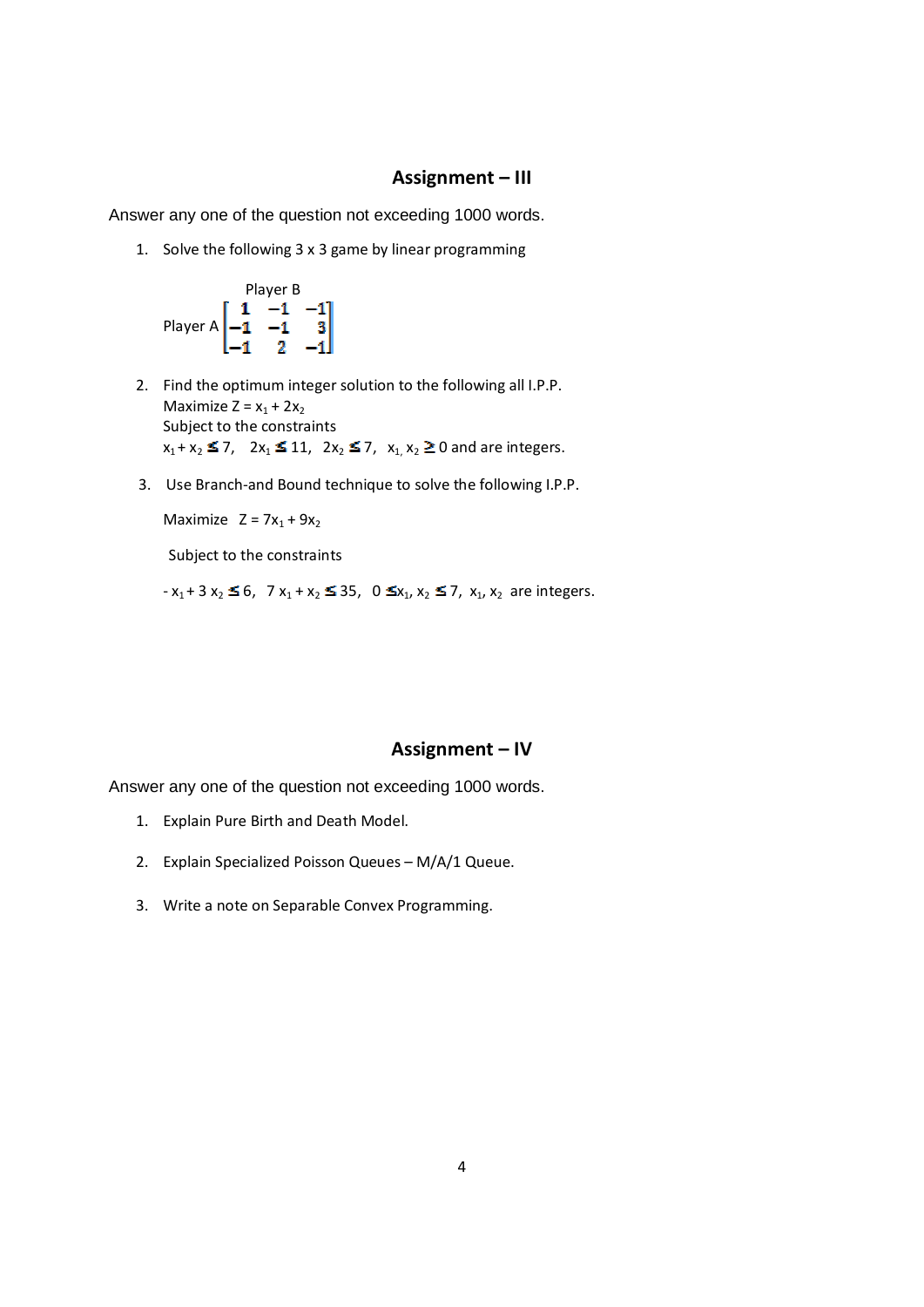

# **TAMIL NADU OPEN UNIVERSITY Chennai - 15**

**School of Science**

### **ASSIGNMENT**

Programme Code No : 231 Programme Name : M.Sc., Mathematics Batch : AY 2018-19 – II Year

Course Code & Name : MMS-27, Graph Theory and Algorithms No.of Assignment : One Assignment for Each 2 Credits Maximum CIA Marks : 25 (Average of Total No. of Assignments)

## **Assignment – I**

Answer any one of the question not exceeding 1000 words.

- 1. State and prove Menger's Theorem.
- 2. Write a note on "Operations of Graphs".
- 3. State equivalent conditions for a graph to be a Tree and Prove.

### **Assignment – II**

Answer any one of the question not exceeding 1000 words.

- 1. Define an Eulerian Graph, give example and a counter example. Also state and prove a necessary and sufficient condition for a connected graph to be Eulerian.
- 2. Explain Marriage Problem, proving Hall's Marriage Theorem.
- 3. State and prove Tutte's Theorem.

### **Assignment – III**

- 1. Explain Stable Matching and prove that for every assignment of preferences in a bipartite graph, there is a stable matching.
- 2. State and prove Vizing's Theorem.
- 3. State and prove Brooks Theorem.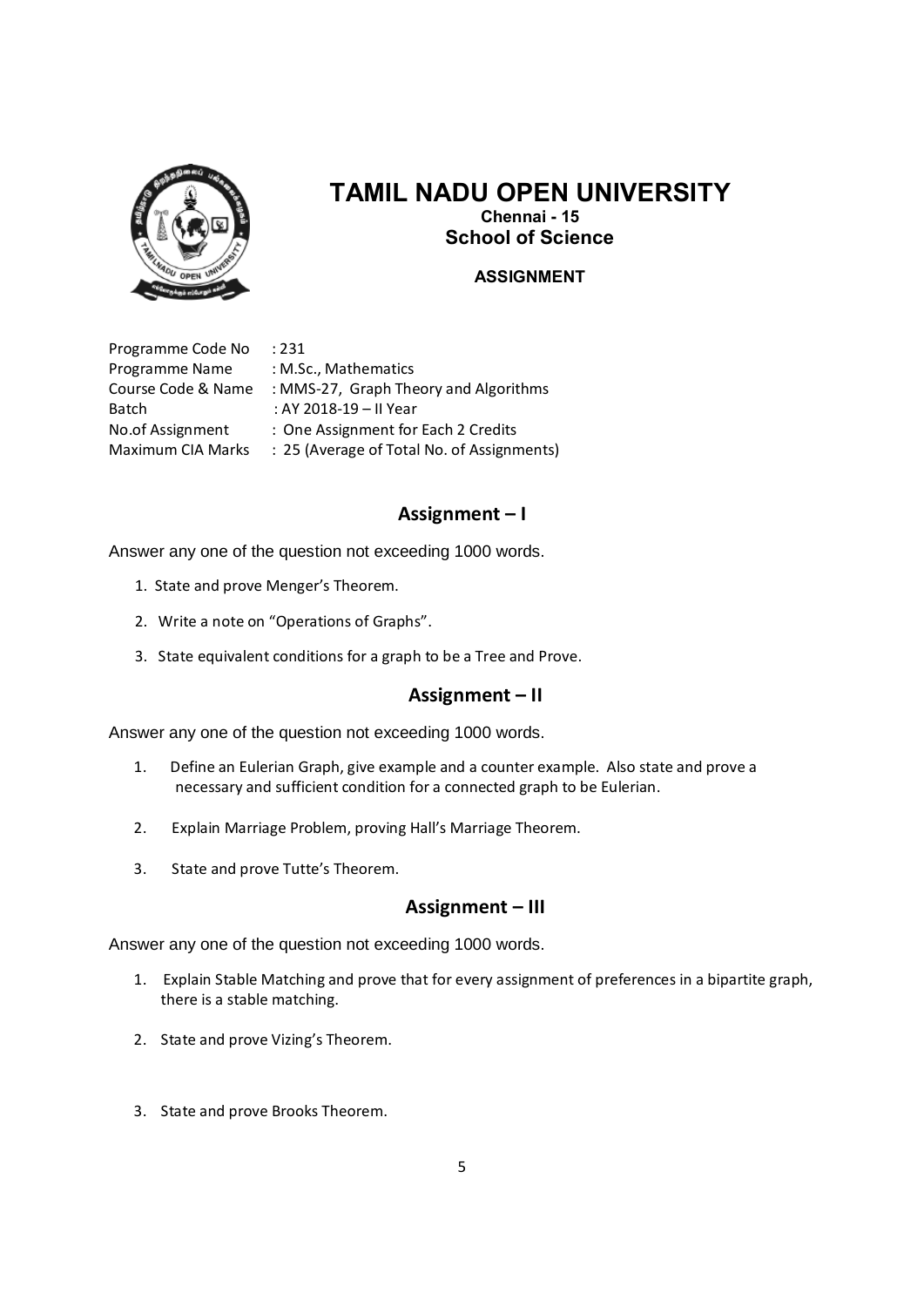## **Assignment – IV**

- 1. Write a note on Mycielski's Construction.
- 2. Define the chromatic polynomial of a graph and list some properties of chromatic polynomial and justify your answer.
- 3. Prove the following are equivalent:
	- a) Every planner graph is 4-vertex colourable.
	- b) Every plane graph is 4-face colourable.
	- c) Every simple 2-edge connected 3-regular planar graph is 3-edge colourable.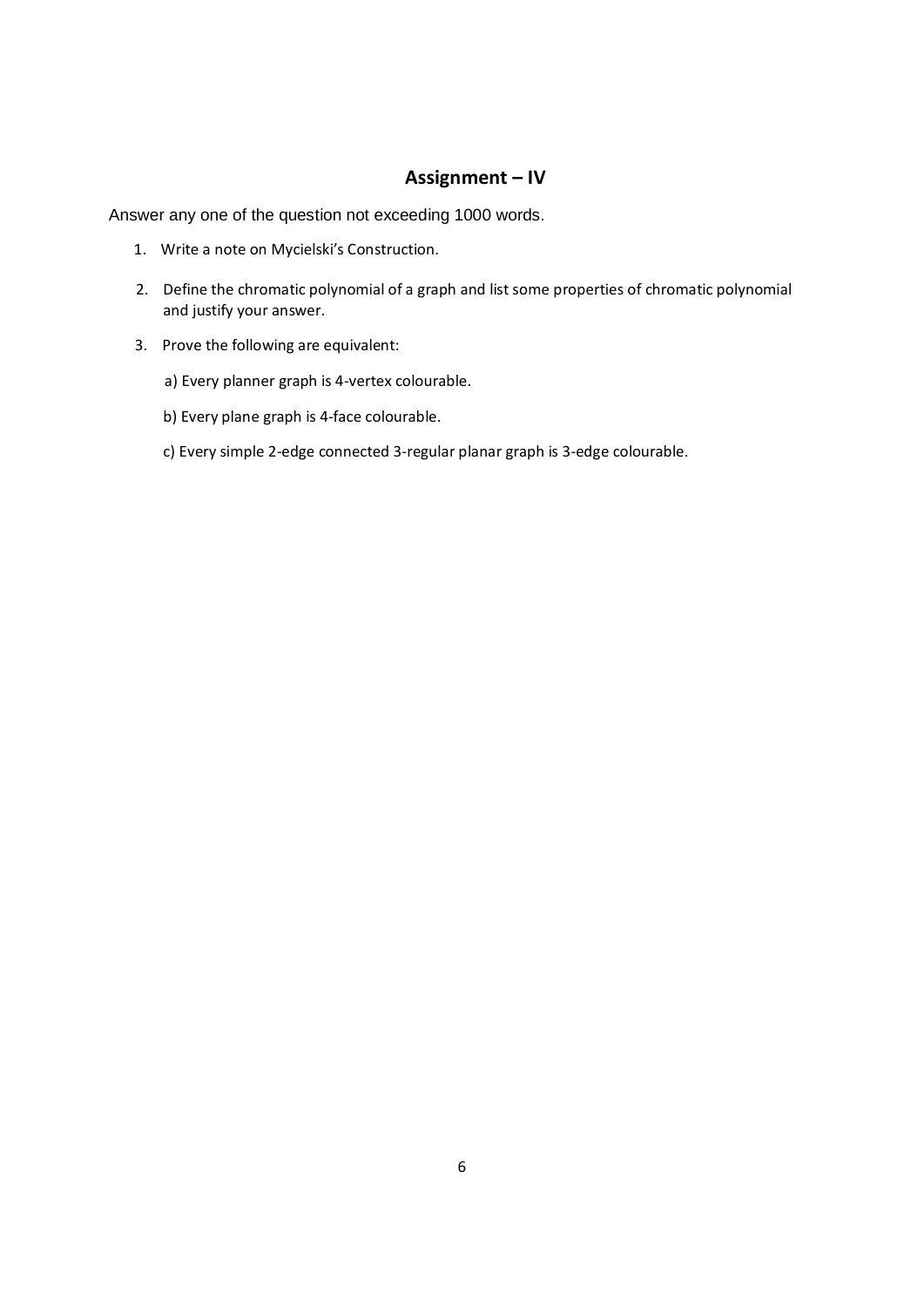

# **TAMIL NADU OPEN UNIVERSITY Chennai - 15 School of Science**

#### **ASSIGNMENT**

Programme Code No : 231 Programme Name : M.Sc., Mathematics Batch : AY 2018-19 – II Year

Course Code & Name : MMS-28, Differential Equations No.of Assignment : One Assignment for Each 2 Credits Maximum CIA Marks : 25 (Average of Total No. of Assignments)

#### **Assignment – I**

Answer any one of the question not exceeding 1000 words.

- 1. State and prove the Existence Theorem for the initial value problem of a second order linear homogeneous differential equation.
- 2. Let  $\emptyset_1$ ,  $\emptyset_2$ , ...,  $\emptyset_n$  are n solutions of a linear differential equation L(y) = 0 on an interval I. Then prove that  $\varphi_1$ ,  $\varphi_2$ , ...,  $\varphi_0$  are independent on I if and only if W ( $\varphi_1$ ,  $\varphi_2$ , ...,  $\varphi_0$ ) (x)  $\neq 0$ for all x in I.
- 3. Let  $\{\phi_1, \phi_2, ..., \phi_n\}$  be *n* solutions of a linear homogeneous equation with constant coefficients  $L(y) = 0$  on an interval I containing a point  $x_0$ . Then prove that  $W(\emptyset_1, \emptyset_2, ..., \emptyset_n)$  (x) = e<sup>-a1(x-x0)</sup> W( $\emptyset_1, \emptyset_2, ..., \emptyset_n$ ) (x<sub>0</sub>).

### **Assignment – II**

Answer any one of the question not exceeding 1000 words.

- 1. Explain the Algorithm of variation of Parameter method and also find a particular solution of  $v'' + v = \csc x$ .
- 2. Find the solution of the initial value problem  $y'' - 2y' + y = 2x$ ,  $y(0) = 6$ ,  $y'(0) = 2$ .
- 3. Prove that for each n there is one and only one polynomial solution  $P_n(x)$  of degree n for

the Legendre equation  $(1-x^2)y'' - 2xy' + n(n+1)y = 0$  satisfying  $P_n(1) = 1$ .